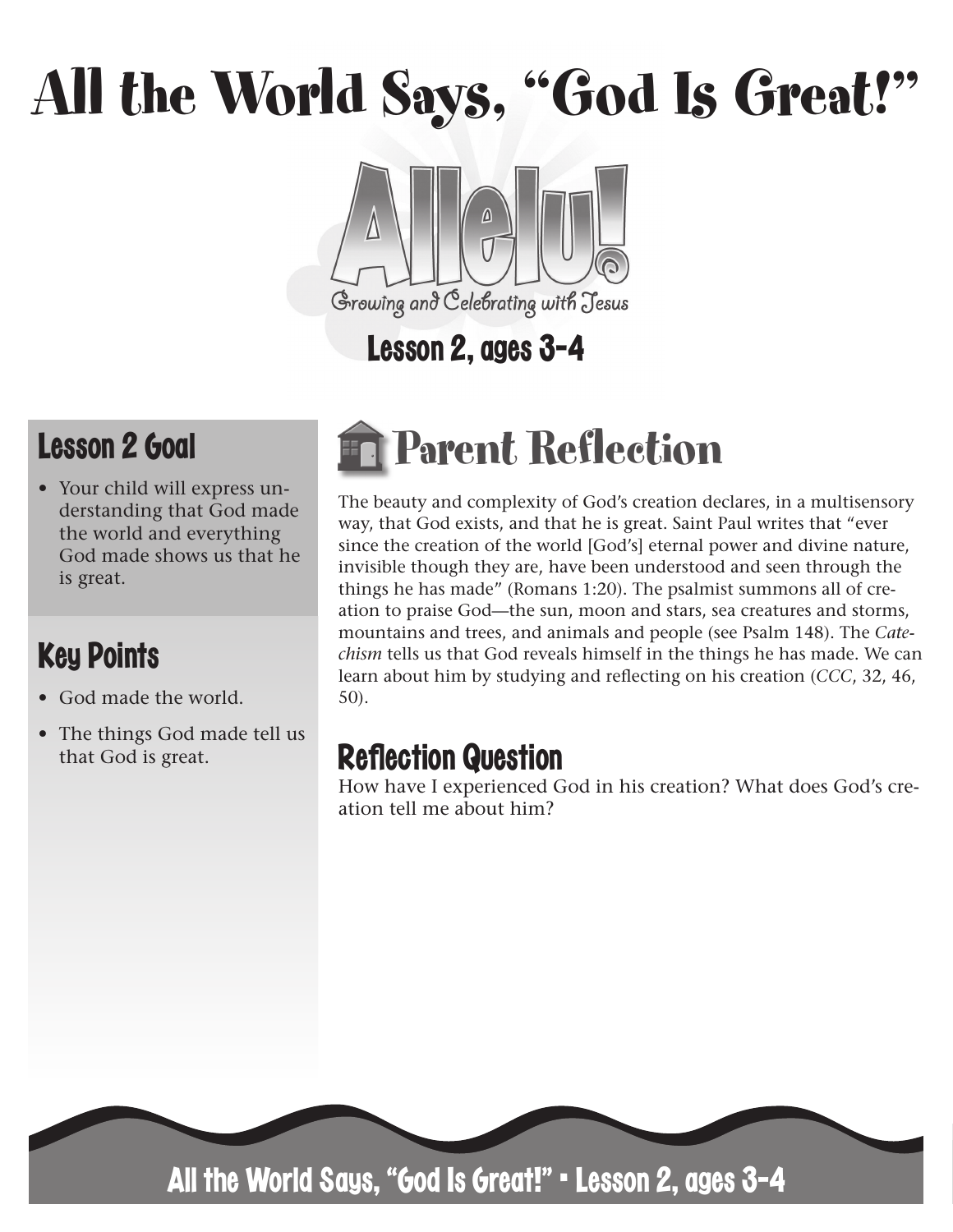#### Lesson Preparation

Before inviting your child to sit with you for lesson time, prepare all materials.

#### **Materials**

- ❏ Family Activity Sheet
- ❏ crayons or colored pencils
- ❏ construction paper
- ❏ stapler with staples

#### **Gathering**

Create a prayerful space. You might place a candle on the table, or set a cross in front of you. Invite your child to join you in quietly preparing for prayer.

#### **Begin in prayer:**

Make the Sign of the Cross together or bless your child by tracing a cross on his or her forehead: "In the name of the Father, and of the Son, and of the Holy Spirit. Amen."

Pray together: *"God, we praise you for giving us life. We praise you for everything you created. You are a great God! Amen."*

#### **Discovering**

**Everything Praises God!** Turn to the first page of the Activity Sheet and read "Everything Praises God!"

Ask, "How do you like to praise God?"

Turn to the second page of the Activity Sheet. Ask your child the "Ask Me!" questions and review the answers.

#### **Exploring**

Use the following activities to enrich your child's understanding of the lesson and of our Catholic faith.

**1. Praise God.** Turn to the drawing in the main activity of the Activity Sheet (center pages) and

❏ Lesson 2 Activity Master – Saint Page (included with this lesson)

(Keep the saint page from each lesson to gather together a Communion of Saints Book created by your child.)

invite your child to describe what he or she sees. Give your child crayons or colored pencils. Explain the activity to your child and have him or her complete it.

**2. Megaphone.** Invite your child to decorate a piece of paper. Write *God Is Great!* on the piece of paper and then staple it into a cone-shaped form to make a megaphone. If possible, take him or her on a walk outside or organize a family parade inside your home and spread the message that *God Is Great!* 

#### **3. The Communion of Saints: Saint Basil**

**the Great.** Show your child the picture of Saint Basil on the Family Activity page and read about this saint. Then read more about Saint Basil the Great to your child (see page 3).

Ask your child: "What are some ways that our family could work together to help people who do not have enough food?"

Have your child draw about Saint Basil using the Lesson 2 Activity Master.

#### Sending

**Pray with your child.** Begin by making the Sign of the Cross together, or bless your child by tracing a cross on his or her forehead. Pray aloud with your child:

*"Thank you, God, for your creation. We praise and thank you for your greatness. Amen."*

All the World Says, "God Is Great!" • Lesson 2, ages 3-4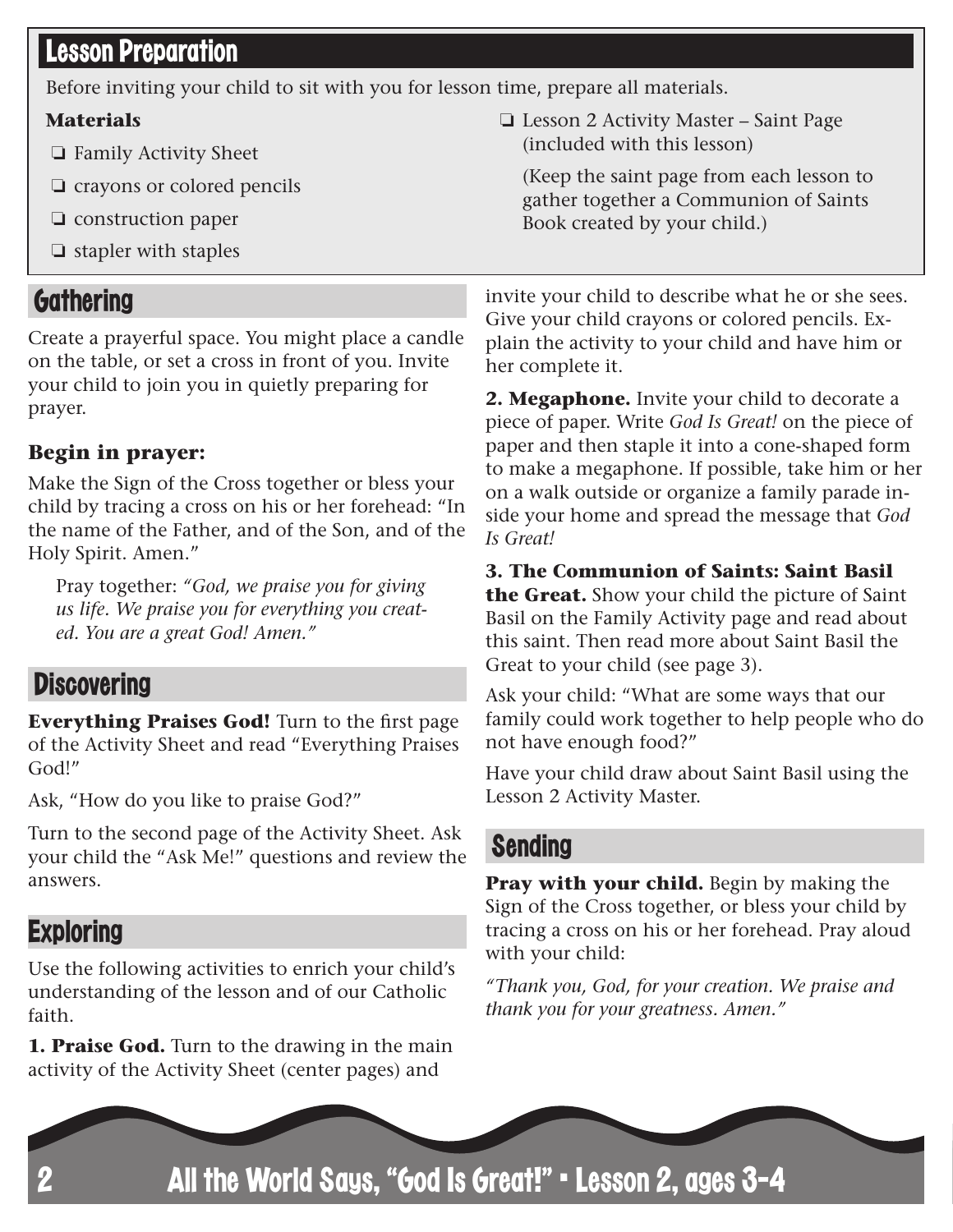#### Saint Basil the Great

#### **Sharing from Your Plenty**

Basil handed chunks of bread and a few pieces of vegetables to a man to share with his family. "They look so hungry," Basil thought to himself. He remembered how much food he had at home. "I need to share what I have."

Basil lived in Asia Minor, which is now a country called Turkey. He lived just a few hundred years after Jesus Christ was on earth. Basil came from a noble family, which meant that his parents had lots of money. They also had the power to make decisions for other people. At that time, many, many people could not find or buy food. Basil's family decided that they should that there were other men in the world who try to help.

Basil asked other people to share their food and clothing, too. He told them that if they had even one extra pair of shoes or piece of clothing, that they should give it to someone who had nothing. He even prepared food in the family kitchen!

When Basil grew older, he traveled around his country. He wanted to share his idea with as many people as he could. He also wanted to be a good role model, and to show people a good way to live. So he sold everything he had and became a monk. A monk is a man who promises to love God first and who works hard to help other people understand God's love. He knew felt the same way. So Basil opened monasteries, where monks could learn about God and commit their lives to him.